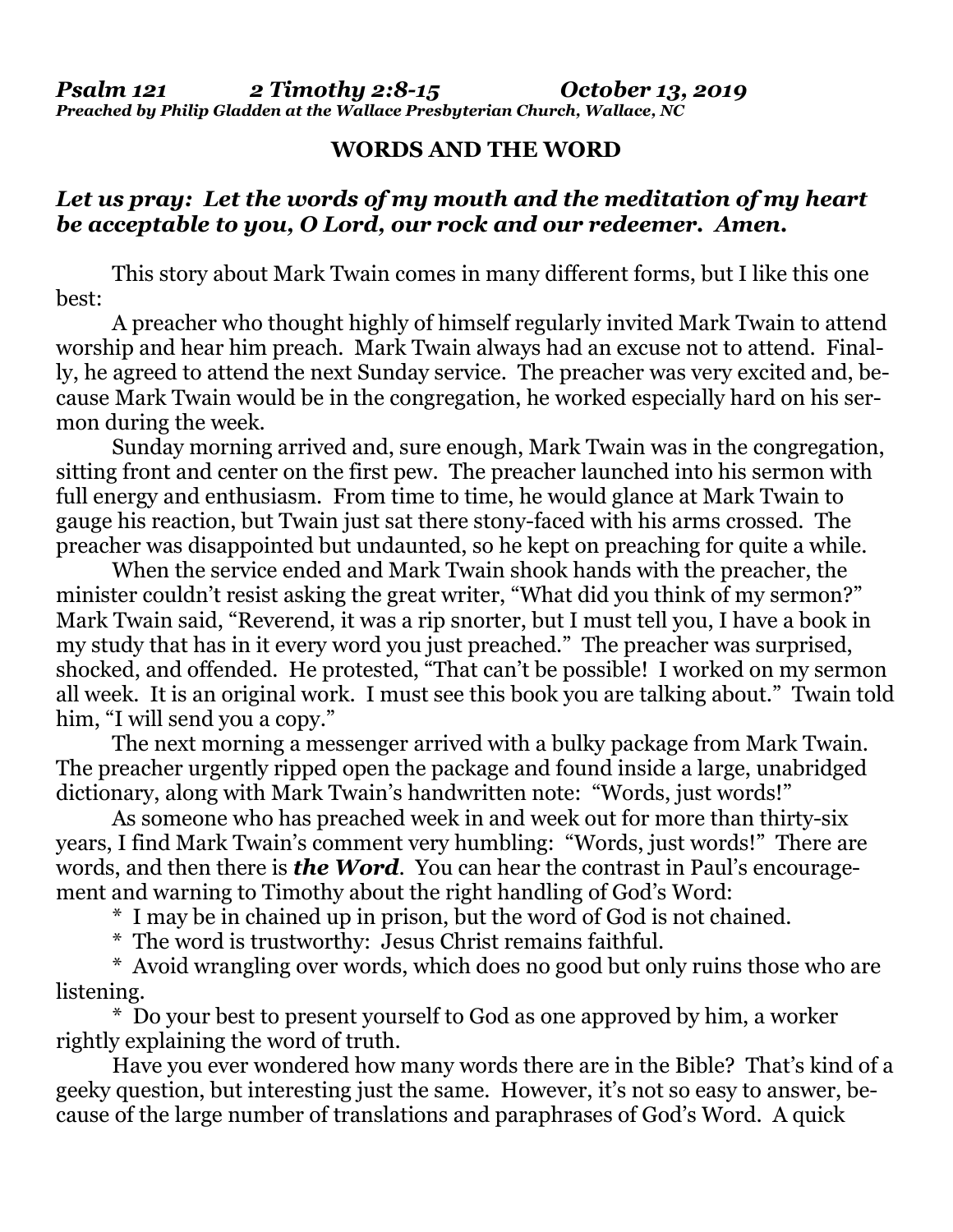Google search revealed that the King James Version of the Bible contains approximately 783,000 words in the Old and New Testaments. That's a lot of words! But they are not words, just words — they express *the Word.* And, while Paul's advice to Timothy about the right handling of the word of truth might sound like advice just for ministers and preachers, we would all do well to do our best to present ourselves to God as ones approved by God, workers who have no need to be ashamed, rightly explaining the word of truth.

Try as I might, I don't think I ever convinced my children that, in many ways, it's much easier to write a twenty page essay than a good five page paper. It's not simply a matter of comparing the number of pages. You can write lots and lots of words and fill up twenty pages, but it takes a much diligent effort to distill your thoughts into fewer and more meaningful words. When Jim Sills asked me to write the monthly column for The Duplin Times, he told me it should be about 500 words. When I wrote the first couple of columns, I fixated on the word counter on my computer. I would watch it get closer and closer to the 500 word limit, then I would quit writing. However, I wasn't particularly satisfied with the results. So, I changed my approach. Now I sit down and write what I have to say, no matter how many words it takes. Then I go back and pare it down to 500 words. That forces me to focus and express myself more clearly. And, I hope, it makes for better writing and reading.

On November 19, 1863, Edward Everett gave a speech that lasted two hours. He had worked on the speech for months and, on that day as was his custom, he spoke from memory. Everett had been a minister, an instructor at then president of Harvard, a five-term member of the U.S. House of Representatives, governor of Massachusetts, ambassador to England, U.S. Secretary of State, and U.S. Senator. It was reported that many in the crowd who heard Everett speak that day were moved to tears.

The speaker who followed Edward Everett that November day spoke a total of 273 words in about two minutes time. His name was Abraham Lincoln, and his speech came to be known as the Gettysburg Address. We all know which speech had the most impact, which words are still remembered one hundred fifty-six years later. Even Dr. Everett himself recognized the impact of President Lincoln's words compared to his lengthy oration. The day after the speeches, Everett wrote the President and said, "I should be glad, if I could flatter myself that I came as near to the central idea of the occasion, in two hours, as you did in two minutes."<sup>1</sup>

In his own words to Timothy, the apostle Paul refers to "the word." This raises the question, what is the word? Paul gives us some good hints about the content of "the word." They make even more sense when you think about how we call Jesus Christ "the Word of God" — as in "In the beginning was the Word, and the Word was with God, and the Word was God. And the Word became flesh and lived among us, and we have seen his glory, the glory as of a father's only son, full of grace and truth." (John 1:1, 14)

Paul says, "The word is sure and trustworthy . . ."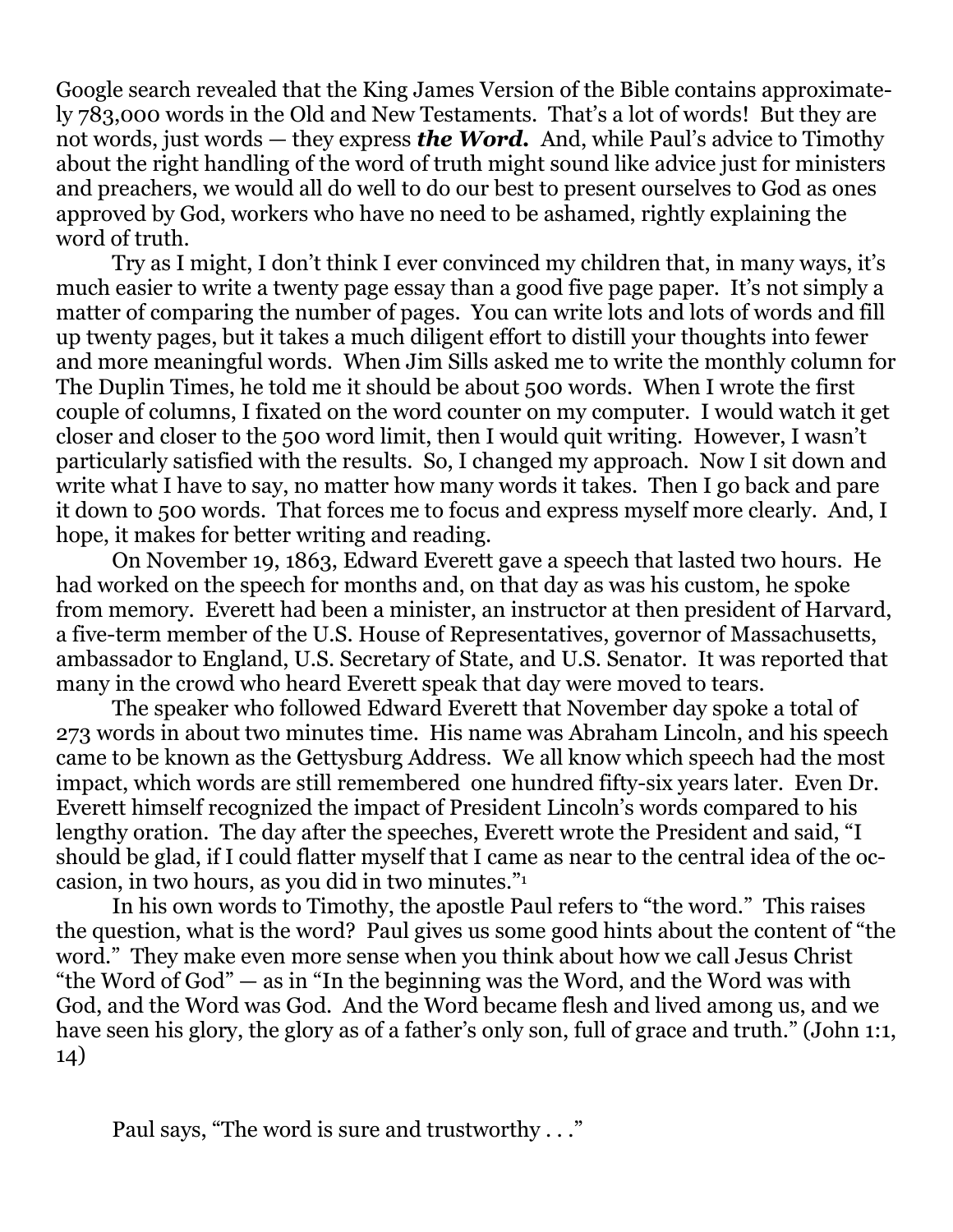\* If we have died with him, we will also live with him.

- \* If we endure, we will also reign with him.
- \* If we deny him, he will also deny us.
- \* If we are faithless, he remains faithful for he cannot deny himself.

It is that last word — "for he cannot deny himself" — that offers us the hope we have in this life and for the life to come.

Some scholars have suggested that Paul includes a couple of early Christian creeds in his advice to Timothy — a few words that sum up the central place of Jesus Christ for your life and mine. In most Bibles, the words "If we have died with him, we will also live with him . . . etc." are indented to look like the words of a poem or hymn. That's because those words might well have been an early Christian hymn or affirmation of faith. Also, our epistle reading this morning began with these words: "Remember Jesus Christ, raised from the dead, a descendant of David — that is my gospel." (2 Timothy 2:8) That affirmation of faith sounds very much like Paul's summary in Romans 1:3-4 of the gospel he proclaimed: "the gospel concerning his Son, who was descended form David according to the flesh and was declared to be Son of God with power according to the spirit of holiness by resurrection from the dead, Jesus Christ our Lord."

Speaking of affirming our faith in the Word with our human words, today's Affirmation of Faith is different from the Apostles' Creed we typically use in Sunday worship. Today we are using the Nicene Creed, which dates from the 4th century A.D. These ancient words make up the most ecumenical of the creeds and confessions of the Church universal. With Christians down through the centuries and across the world still today, we use these words to state and affirm what we believe about the Word God has spoken into the world and into our lives in the person of Jesus Christ. While most people might think of a "confession" as an admission of guilt, "when Christians make a confession, they say, 'This is what we most assuredly believe, regardless of what others may believe and regardless of the opposition, rejection, or persecution that may come to us for taking this stand."<sup>2</sup>

In light of Paul's warning to Timothy against "wrangling over words," it's somewhat ironic that this most ecumenical and important of Christian confessions of faith has a history of debate and dispute over one single word — actually, one little Greek letter! The Roman Emperor Constantine tried to unite the church which was divided on theological issues, especially the question "Who is Jesus Christ?" The Emperor convened the great ecumenical council at Nicaea in 325 A.D. The creed that resulted from the council was signed by the majority of the bishops present, but two Greek words different by only the Greek letter "iota" — were debated for the next sixty years! In 381 A.D. a second council convened in Constantinople to resolve the issue and today we have the Nicene Creed.

It's easy to do some Monday morning quarterbacking from the safe distance of 1,600 years and shake our heads at Christians quibbling about one little word, even one little letter — especially when Paul warns against "wrangling over words." But that one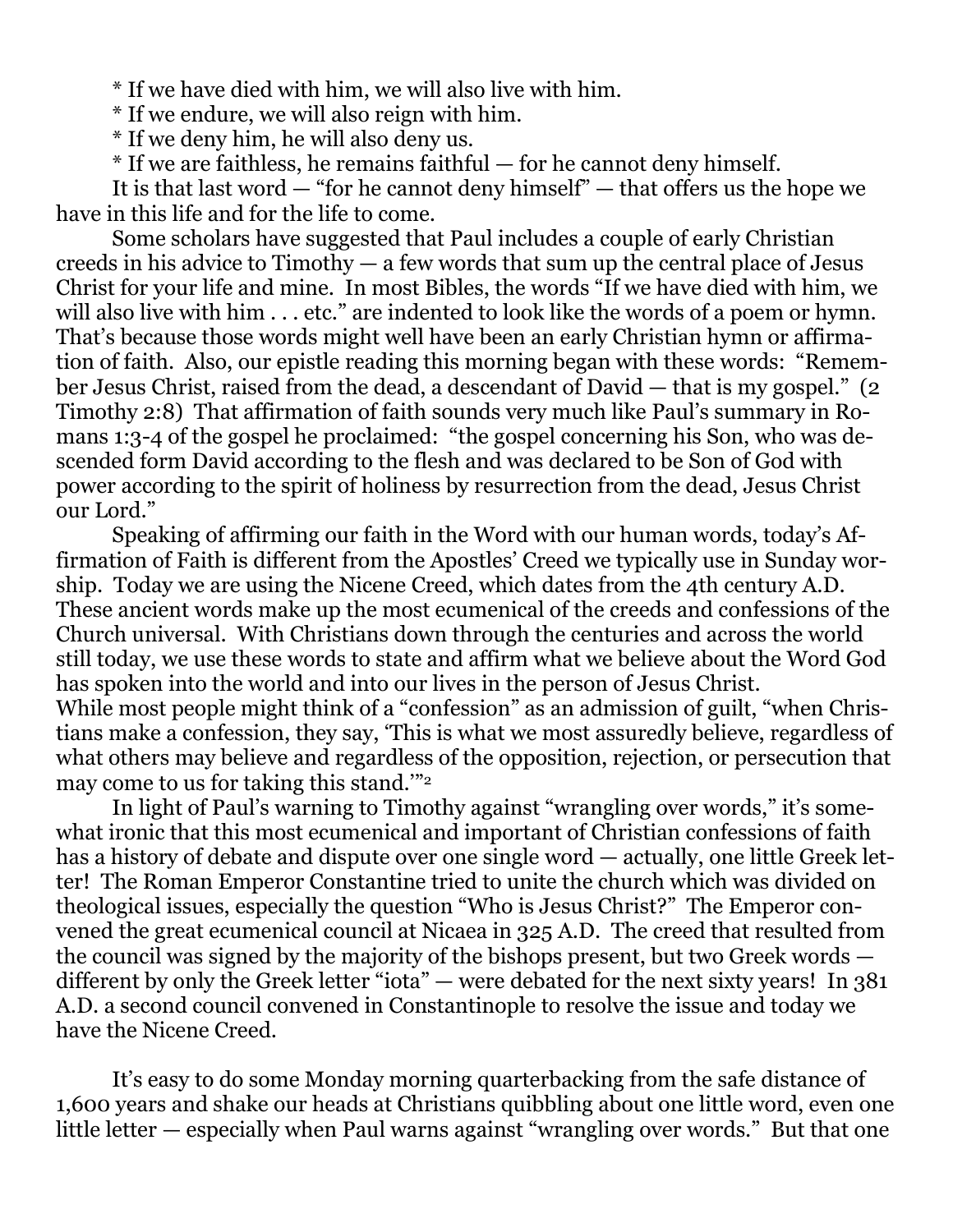little word — that one little letter — was the Church's faithful attempt to say in so many words what we believe to be true about *the Word* of God in Jesus Christ. So, I encourage you to pay attention to the words of the Nicene Creed this morning as we confess our faith in God and God's Word to us in Jesus Christ.

But the question is, what do we do with the Word? The Alternative Sunday School Class has recently begun a study of the letter of James in the New Testament. Today's lesson had this advice, "But be doers of the word, and not merely hearers, who deceive themselves. For if any are hearers of the word and not doers, they are like those who look at themselves in a mirror; for they look at themselves and, on going away, immediately forget what they were like." (James 1:22-24)

When he was President, Abraham Lincoln attended the New York Avenue Presbyterian Church and became friends with the minister Dr. Phineas Gurley. The President said, "I like Gurley. He don't preach politics. I get enough of that through the week, and when I go to church, I like to hear the gospel." Lincoln would often attend the Wednesday night services. According to one source, Dr. Gurley let the President sit in his study with the door ajar, so Lincoln could hear his sermon but not have to interact with the people. "One Wednesday evening as Lincoln and a companion walked back to the White House after the sermon, the president's companion asked, 'What did you think of tonight's sermon?' 'Well,' Lincoln responded, 'it was brilliantly conceived, biblical, relevant, and well presented.' 'So, it was a great sermon?' 'No,' Lincoln replied, 'it failed. It failed because Dr. Gurley did not ask us to do something great.'" 3

God's Word — *the Word* — asks us to do something great: "Remember Jesus Christ, raised from the dead, a descendant of David" and "Do your best to present yourself to God as one approved by him, a worker who has no need to be ashamed, rightly explaining the word of truth."

Every Sunday we offer a Prayer for Illumination before we listen for God's Word. Here's a prayer that speaks about words and the Word. These words are a good guide for hearing and responding to God's Word.

*God of mercy, you promised never to break your covenant with us. In the midst of the multitude of words in our daily lives, speak your eternal Word to us that we may respond to your gracious promises with faithfulness, service and love. Amen.*

*Let us pray: Lord Jesus, we pray that we might do our best to present ourselves to God as one approved by him. In your faithfulness to us, you shower us with grace, mercy, love, and all we need; we pray that you would shape our hearts that they would be filled with gratitude, that we might always return to you and give you thanks. Amen.*

**NOTES** 

<sup>1</sup> "Edward Everett Gives Gettysburg Address, November 19, 1863," at [www.massmoments.org.](http://www.massmoments.org/)